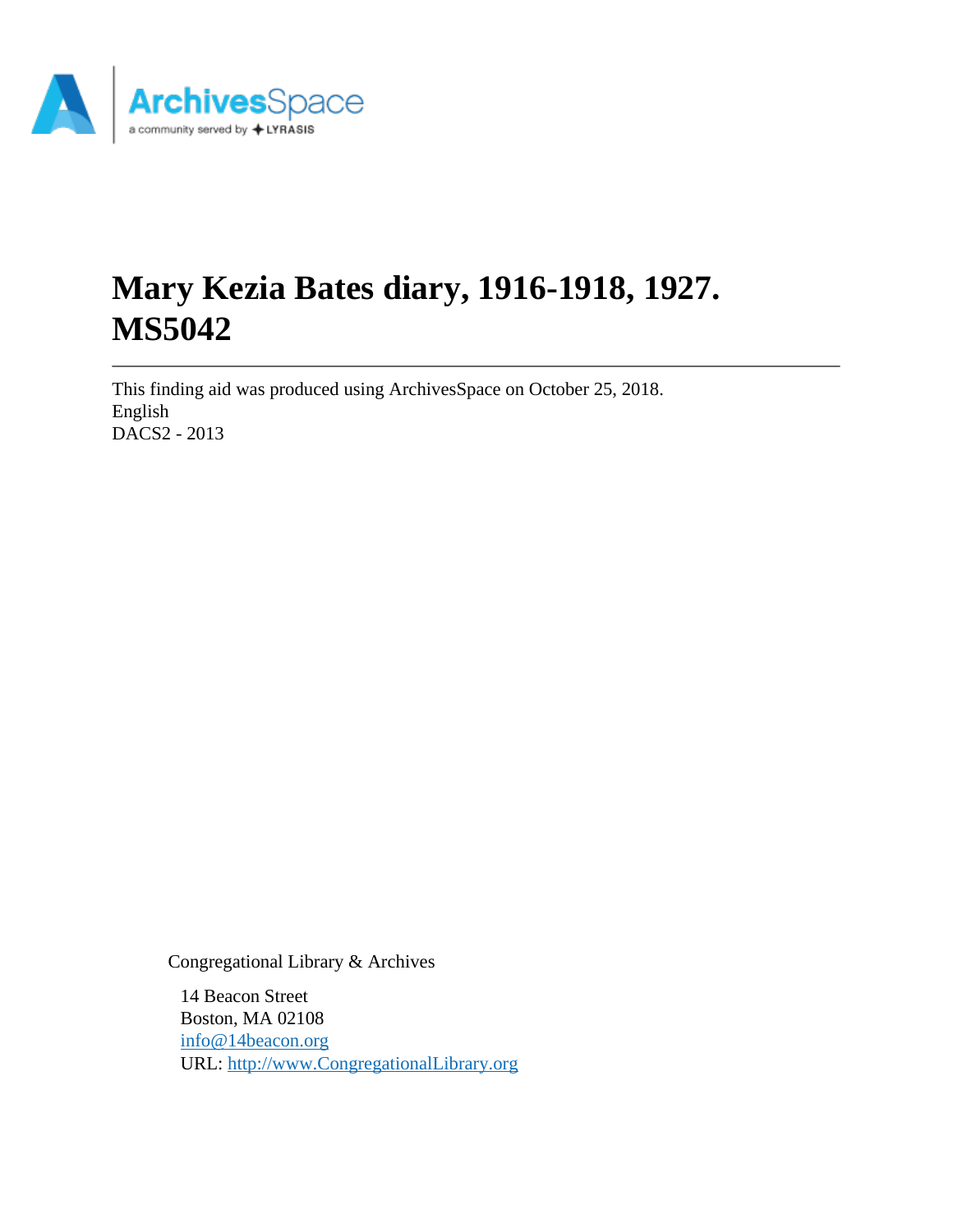# <span id="page-1-0"></span>**Table of Contents**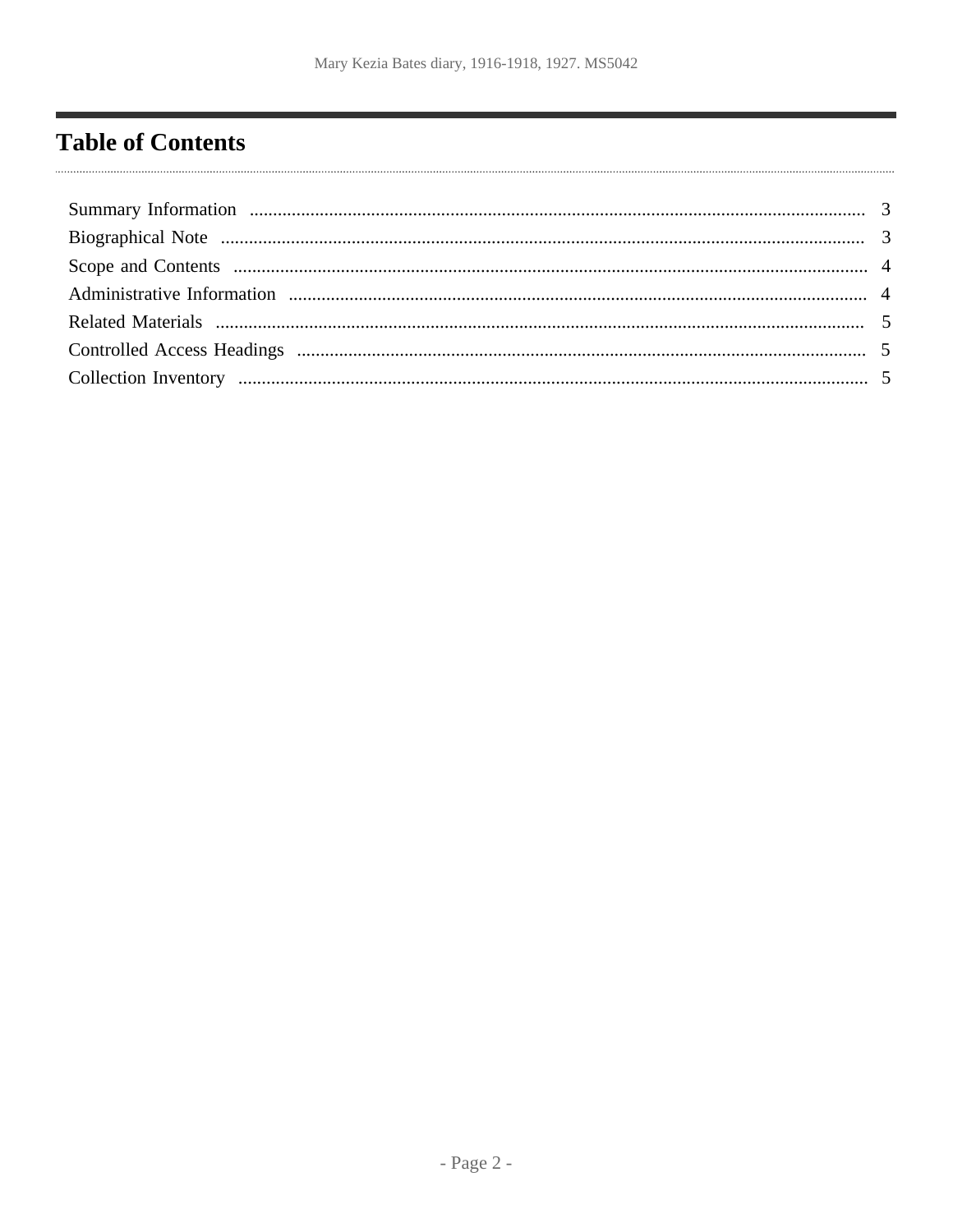### <span id="page-2-0"></span>**Summary Information**

| <b>Repository:</b>                  | Congregational Library & Archives                                                                                                                                                                                                                                                    |
|-------------------------------------|--------------------------------------------------------------------------------------------------------------------------------------------------------------------------------------------------------------------------------------------------------------------------------------|
| <b>Creator:</b>                     | Bates, Mary Kezia                                                                                                                                                                                                                                                                    |
| <b>Title:</b>                       | Mary Kezia Bates diary, 1916-1918, 1927.                                                                                                                                                                                                                                             |
| ID:                                 | MS5042                                                                                                                                                                                                                                                                               |
| Date [inclusive]:                   | 1916-1918, 1927                                                                                                                                                                                                                                                                      |
| <b>Physical Description:</b>        | 1 Folder                                                                                                                                                                                                                                                                             |
| Language of the<br><b>Material:</b> | English                                                                                                                                                                                                                                                                              |
| Abstract:                           | Mary Bates was born at the Mt. Silinda mission in Rhodesia in 1888<br>to Francis and Laura Bates. She returned to the same mission site as<br>an adult to work. This diary is from her time there from January 1916<br>through November 1918. There are a final few pages from 1927. |
| <b>Preferred Citation</b>           |                                                                                                                                                                                                                                                                                      |
| Archive, Boston, MA.                | [Identification of item], in the Mary Kezia Bates diary, MS5042. The Congregational Library and                                                                                                                                                                                      |

**^** [Return to Table of Contents](#page-1-0)

## <span id="page-2-1"></span>**Biographical Note**

Daughter of African Missionaries, Francis and Laura Bates. Graduated from University of Kansas in 1914. Died October 19, 1960 (source: Kansas University Archives).

Missionary Herald, May 1914, p.204

"Miss Mary Kezia Bates, of Rosedale, Kan., started on April 10 on her journey to Durban, South Africa, where as nurse she is to join the staff of the Board's hospital under Dr. McCord. The daughter of a missionary to Africa, formerly connected with the Board, Miss Bates goes back to work in a city not more than twenty miles from the place of her birth. Her grandfather was a pioneer home missionary in Nebraska. She came to America in 1904 and has studied at Oberlin, but received her nurse's training in the hospital connected with Kansas University. Practical and cheerful by temperament, Miss Bates seems admirably fitted for the nursing profession, and her knowledge of the Zulu language will make it possible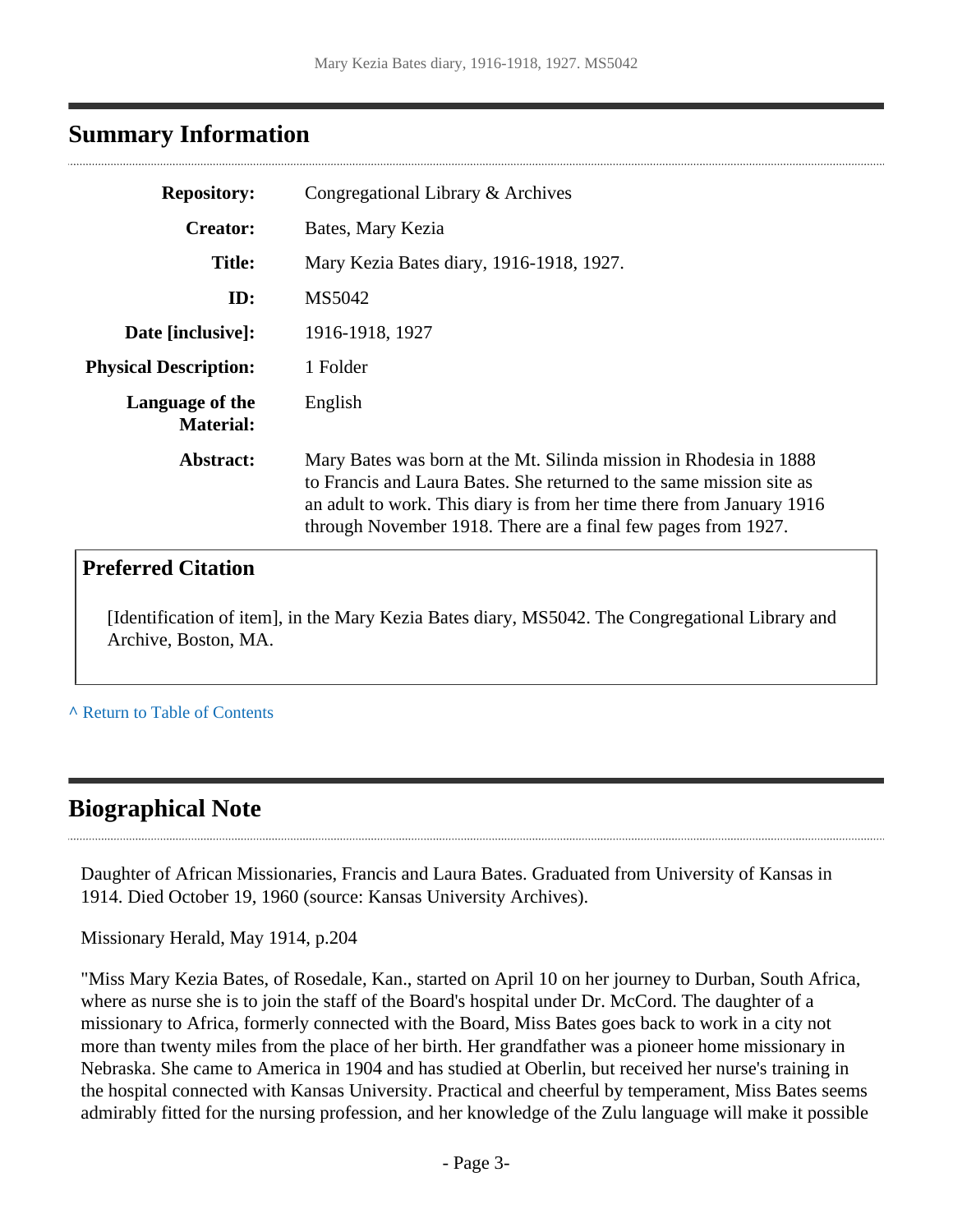for her at once to be useful in a hospital whose patients come from all parts of Natal, Zululand, and the regions beyond."

ABCFM Annual Report, 1919-1920, p.28

"A beginning medical school at Durban has become possible, through on a comparatively small scale. Dr. McCord has secured an associate, Dr. Taylor, for the purpose. This is the only medical school projected for the natives of South Africa. It is the hope that in due time it may develop into a union institution, meeting the needs of all South and Central Africa."

**^** [Return to Table of Contents](#page-1-0)

# <span id="page-3-0"></span>**Scope and Contents**

Collection comprises one transcription of Bates's diary from 1916-1918, and a few entries from 1927. Original diary location, unknown. Transcribed by Jeri Abbott.

**^** [Return to Table of Contents](#page-1-0)

# <span id="page-3-1"></span>**Administrative Information**

#### **Publication Statement**

Congregational Library & Archives

14 Beacon Street Boston, MA 02108 [info@14beacon.org](mailto:info@14beacon.org) URL:<http://www.CongregationalLibrary.org>

#### **Restrictions on Access**

Access to this collection is unrestricted and open to the public.

#### **Restrictions on Use**

Items in this collection are subject to U.S. Copyright Law. It is the responsibility of the researcher to determine the copyright status of collection items and to secure any permissions necessary for their reproduction and publication. Requests for permission to publish material must be discussed with the archivist or librarian.